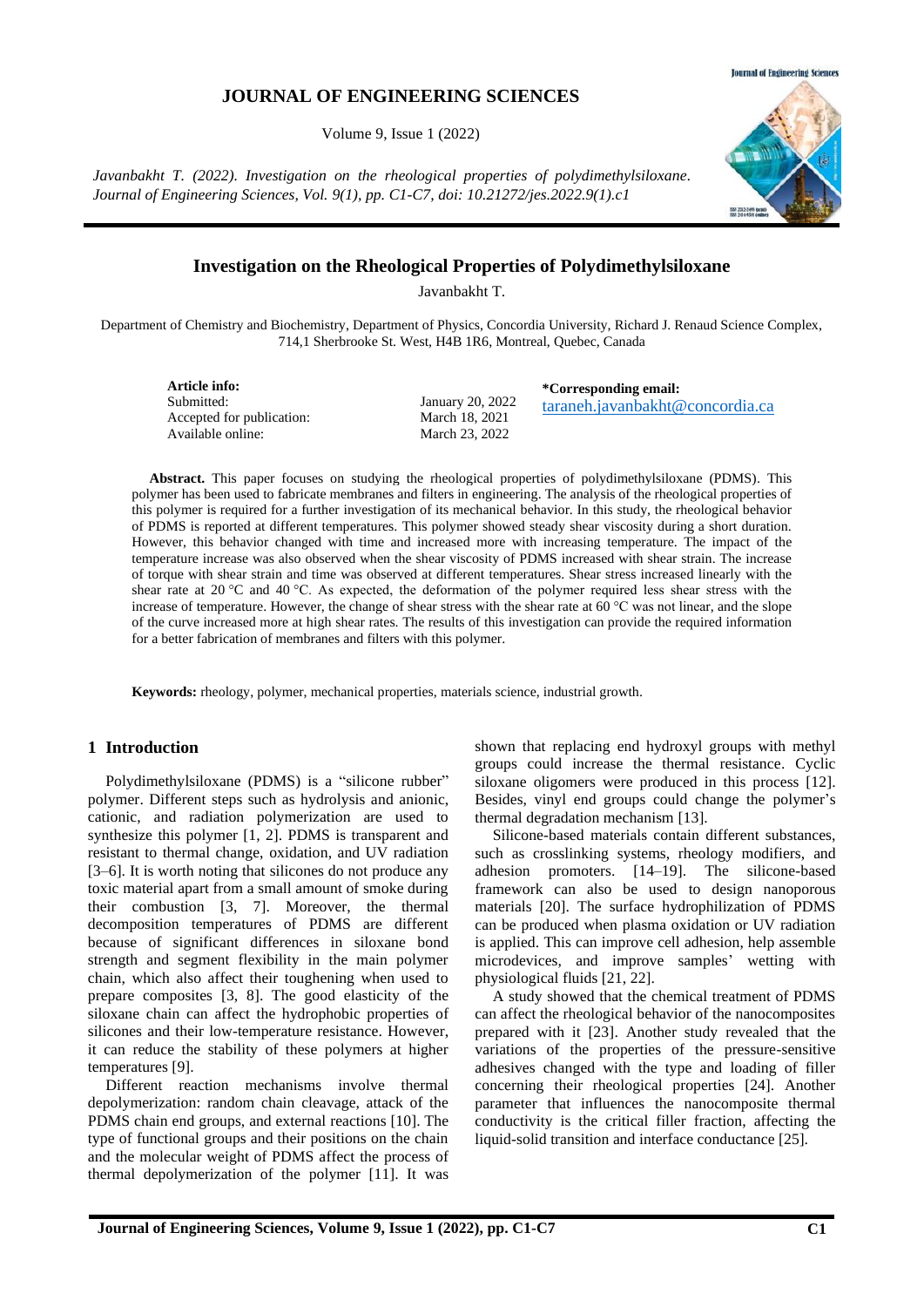### **2 Research Methodology**

The improvement of the mechanical behavior of PDMS depends on a better understanding of its rheological properties, which can lead to an appropriate investigation of these nanocomposites.

In this study, the rheological properties of PDMS at different temperatures are reported. This investigation allows a better understanding of the mechanical behavior of this polymer. This is the first investigation of this polymer reported with the analysis of rheological parameters at different temperatures to the author's knowledge.

PDMS (#423785) was purchased from Sigma Aldrich. The purchased polymer was in solution, and it was used in the rheological assessments without adding no other chemical.

The rheological properties of PDMS were determined with an Anton Paar MCR-302 rheometer [26–29]. The circular rheological measurements were performed in triplicate at 20 °C, 40 °C, and 60 °C [30].

The data analysis was performed with QtiPlot, a software that calculates mean values and standard deviations [31–34]. The statistical significance of the data was determined for all the graphs.

# **3 Results and Discussion**

Figure 1 shows the viscosity of PDMS vs. the shear rate at different temperatures.



Figure 1 – Viscosity of PDMS vs. shear rate

As shown in Figure 1, the viscosity of PDMS increased with the increase of shear rate with a slight change. It was observed that the increase of viscosity was more at 60 °C at high shear rates, and the increase of viscosity with the shear rate was less at lower temperatures.

Figure 2 shows the change of viscosity of PDMS vs. shear strain at different temperatures.



Figure 2 – Viscosity of PDMS vs. shear strain

As seen in this figure, the viscosity of PDMS increased with shear strain at all temperatures. The shear-thickening behavior of this polymer was more at 60 °C than in lower temperatures. The viscosity of the polymer became constant and reached a plateau at lower shear strain values. As the variation of viscosity with shear rate, in this case, also the shear thickening was stronger at 60 °C at high shear strain values. Although the variation of viscosity vs. shear strain of PDMS was almost linear at 20 °C at high shear strain values, it showed a slight increase at 40 °C. These results were attributed to the effect of temperature on the mobility of the polymer chains that led to its deformation.

The viscosity of PDMS vs. time curves at different temperatures is displayed in Figure 3. As shown in this figure, the changes in the viscosity of the polymer with time were similar to its changes with shear rate and shear strain, as shown in Figures 1, 2.



Figure 3 – Viscosity of PDMS vs. time

The viscosity values of PDMS vs. time at different temperatures are presented in Table 1. As observed in this table at 20 °C, the increased value of  $0.28$  mPa·s in viscosity was observed for PDMS between 600 s and 200 s. This increase was 0.23 mPa·s between 1000 s and 600 s. At 40 °C, this increase was 0.22 mPa·s between 600 s and 200 s and 0.35 mPa·s between 1000 s and 600 s, respectively, whereas it was 0.21 mPa·s in the first period and 0.68 mPa·s in the 2nd period, respectively. Therefore, the consistency between the results of this table and those of Figure 3 was observed.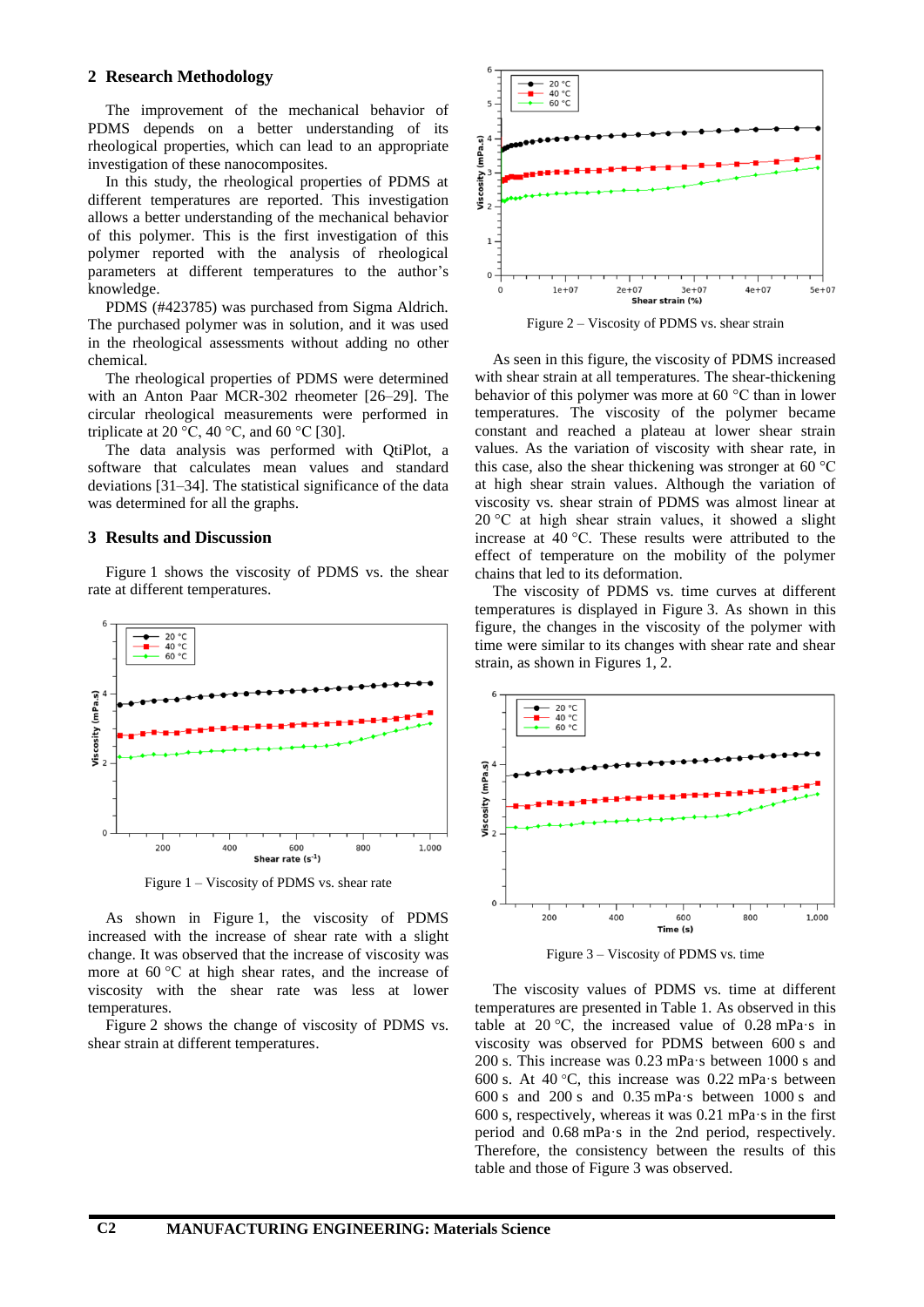Table 1 – Viscosity values of PDMS vs. time

| Polymer/viscosity, | Time(s)         |                 |                 |
|--------------------|-----------------|-----------------|-----------------|
| mPa·s              | <b>200</b>      | 600             | 1000            |
| $20^{\circ}$ C     | $3.81 \pm 0.03$ | $4.09 \pm 0.01$ | $4.32 \pm 0.01$ |
| $40^{\circ}$ C     | $2.90 \pm 0.03$ | $3.12 \pm 0.01$ | $3.47 \pm 0.01$ |
| 60 °C              | $2.26 \pm 0.06$ | $2.47 \pm 0.01$ | $3.15 \pm 0.01$ |

Figure 4 shows the torque vs. shear strain of PDMS at different temperatures. The torque values increased with shear strain at 20 °C, 40 °C, and 60 °C. However, an increase in the curve slope was observed at high shear strains at 60 °C. Moreover, as expected, the application of less amount of torque was required when the temperature increased.



Figure 4 – Torque vs. shear strain of PDMS

The changes in the torque values for PDMS vs. time at different temperatures are displayed in Figure 5.



Figure 5 – Torque vs. time for PDMS

As shown in Figure 5, the torque values increased linearly with time at 20  $\rm{^{\circ}C}$  and almost linearly at 40  $\rm{^{\circ}C}$ , but the slope of the curve increased at 60 °C.

Figure 6 shows the shear stress vs. shear rate curves of PDMS at different temperatures. As observed in this figure, a linear increase and almost a linear increase of shear stress with the increase of shear rate were observed at 20 °C and 40 °C. However, this change was not linear at 60 °C.

Figure 7 shows the shear stress vs. shear strain curves of PDMS at different temperatures. The same shear stress changes were observed in Figure 7 as in the torque in Figure 4.



Figure 6 – Shear stress of PDMS vs. shear rate



Figure 7 – Shear stress of PDMS vs. shear strain

Table 2 represents the shear stress values of PDMS vs. shear strain at different temperatures. As expected, the shear strain increase of the polymer from  $1.10^6$  to  $2.10^7$ would require more increase in the shear stress at 20 °C than 40 °C or 60 °C. However, closer shear stress values were required when the shear strain increased from  $2.10<sup>7</sup>$ to  $4 \cdot 10^7$ .

Table 2 – Shear stress values of PVA and PEG vs. shear strain

| Polymer/            |                 | Shear strain, % |                 |
|---------------------|-----------------|-----------------|-----------------|
| shear<br>stress, Pa | $1.10^{6}$      | $2.10^{7}$      | $4.10^{7}$      |
| $20^{\circ}$ C      | $0.52 \pm 0.01$ | $2.70 \pm 0.01$ | $4.00 \pm 0.01$ |
| $40^{\circ}$ C      | $0.39 \pm 0.02$ | $2.05 \pm 0.02$ | $3.11 \pm 0.01$ |
| $60^{\circ}$ C      | $0.31 \pm 0.01$ | $1.63 \pm 0.02$ | $2.80 \pm 0.01$ |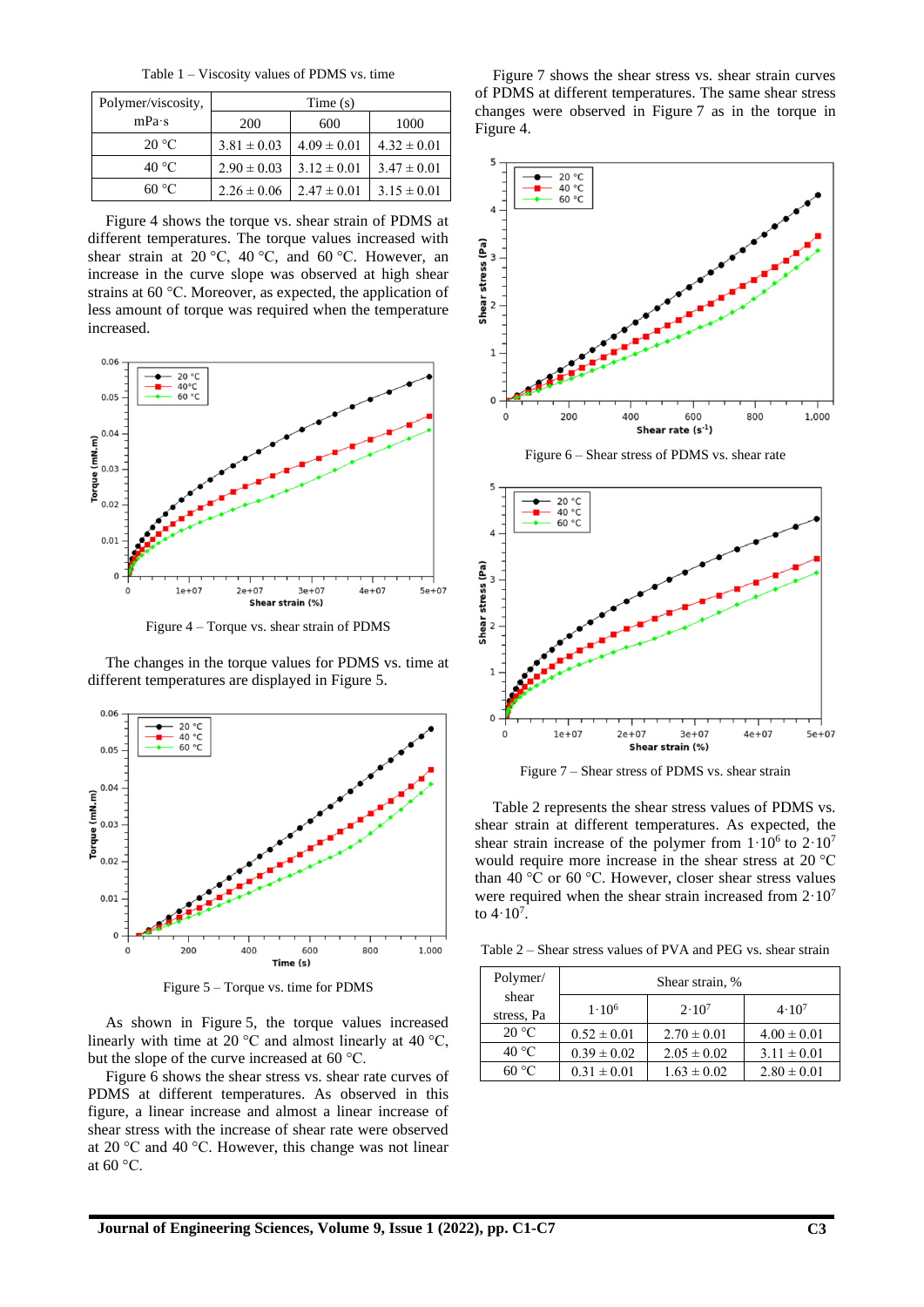# **4 Discussion**

The pace of applications of PDMS in the preparation of the membranes and filters is expected to accelerate as this polymer has shown appropriate properties in new rubbers [35–42]. Various materials have been investigated with previous applications in materials science, pure sciences, and engineering [43–51].

These materials could modify the properties of PDMS in the mentioned applications. This could be directed toward the exploration of its novel applications.

Recently the properties of some polymers have been investigated that can be used to prepare blends with PDMS [52–60]. It is worth noting that adding some nanomaterials without or with other polymers to PDMS can prepare diverse nanocomposites with interesting properties [61–68].

Carbon nanotubes, polyamide with metal-organic framework nanoparticles, poly (vinylidene fluoride), and poly (ether ketone) have been used for the preparation of new membranes [69–74].

More investigations on these materials, including PDMS, can improve the quality of new membranes and filters [75–77].

# **5 Conclusions**

This investigation reported the rheological properties of PDMS at different temperatures. The polymer showed viscosity stability at 20 °C and 40 °C vs. shear rate. However, at 60 °C more significant viscosity increase was observed at high shear rates. Moreover, the viscosity of PDMS increased at all temperatures with shear strain, which revealed its shear thickening behavior. The changes in the viscosity of the polymer were like its changes with shear rate and shear strain vs. time. The increase of torque with shear strain and time and shear stress with shear rate and time were observed in this investigation. However, the patterns of the change of these parameters were different at 60 °C in comparison with lower temperatures. This study can better prepare membranes and filters with this polymer regarding its rheological properties.

#### **6 Acknowledgments**

The author would like to thank Professor Ingo Salzmann for providing PDMS.

## **References**

- 1. Velkov, A. (2013). *Polydimethylsiloxane (PDMS)*, Springer-Verlag Berlin Heidelberg, E. Droli, L. Giorno (eds.), Encyclopedia of Membranes, pp. 1–2. https://doi.org/10.1007/978-3-642-40872-4\_1400-1.
- 2. Mark, J.E. (2009). *Polymer Data Handbook*, 2nd edn., Oxford University Press, Oxford.
- 3. Zielecka, M., Rabajczyk, A., Pastuszka, L., Jurecki, L. (2020). Flame resistant silicone-containing coating materials, *Coatings*, Vol. 10, 479. https://doi.org/10.3390/coatings10050479.
- 4. Dvornic, P.R. (2000). *Thermal Properties of Polysiloxanes in Silicon-Containing Polymers: The science and technology of their Synthesis and Applications*, Jones, R.G., Ando., W., Chojnowski, J., Eds.; Springer: Dordrecht, The Netherlands, pp. 185–213.
- 5. Dobkowski, Z., Zielecka, M. (2002). Thermal analysis of the poly(siloxane)-poly(tetrafluoroethylene) coating system, *J. Therm. Anal. Calorim.*, Vol. 68, 147–158. https://doi.org/10.1023/A:1014937004491.
- 6. Tiwari, A., Nema, A.K., das, C.K., Nema, S.K. (2004). Thermal analysis of polysiloxanes, aromatic polyimide and their blends, *Thermochimica Acta*, Vol. 417(1), 133–142. https://doi.org/10.1016/j.tca.2003.10.003.
- 7. Hamdani, S., Longuet, C., Perrin, D., Lopez-cuesta, J.M., Ganachaud, F. (2009). Flame retardancy of silicone-based materials, *Polym. Degrad. Stabil.*, Vol. 94, 465–495. https://doi.org/10.1016/j.polymdegradstab.2008.11.019.
- 8. Kwan, M., Braccini, M., Lane, M.W., Ramanath, G. (2018). Frequency-tunable toughening in a polymer-metal-ceramic stack using an interfacial molecular nanolayer, *Nature Communications*, Vol. 9, 5249[. https://doi.org/10.1038/s41467-018-07614-y.](https://doi.org/10.1038/s41467-018-07614-y)
- 9. Zielecka, M., Bujnowska, E. (2006). Silicone-containing polymer matrices as protective coatings. Properties and applications. *Prog. Org. Coat.*, Vol. 55, 160–167. [https://doi.org/10.1016/j.porgcoat.2005.09.012.](https://doi.org/10.1016/j.porgcoat.2005.09.012)
- 10. Dvornic, P.R. (2004). *High Temperature Stability of Polysiloxanes in Silicon Compounds: Silanes and Silicones*, Gelest Catalog, Gelest, Inc.: Morrisville, PA, USA, pp. 419–432.
- 11. Grassie, N., Macfarlane, I.G. (1978). The thermal degradation of polysiloxanes–I. Poly(dimethylsiloxane). *Eur. Polym. J.*, Vol. 14, 875–884. https://doi.org/10.1016/0014-3057(78)90084-8.
- 12. Jovanovic, J.D., Govedarica, M.N., Dvornic, P.R., Popovic, I.G. (1998). The thermogravimetric analysis of some polysiloxanes. *Polym. Degrad. Stabil.*, Vol. 61, 87–93[. https://doi.org/10.1016/S0141-3910\(97\)00135-3.](https://doi.org/10.1016/S0141-3910(97)00135-3)
- 13. Deshpande, G., Rezac, M.E. (2001). The effect of phenyl content on the degradation of poly(dimethyl diphenyl) siloxane copolymers. *Polym. Degrad. Stabil.*, Vol. 74, 363–370. [https://doi.org/](https://doi.org/10.1016/S0141-3910(97)00135-3)[10.1016/S0141-3910\(01\)00186-0.](http://dx.doi.org/10.1016/S0141-3910(01)00186-0)
- 14. Zelisko, P.M., Amelien, K., Frampton, M. (2008). *Enzyme-mediated cross-linking of silicone polymers*, US Patent WO2008154731A1.
- 15. [Rambarran,](https://pubs.acs.org/action/doSearch?field1=Contrib&text1=Talena++Rambarran) T.[, Gonzaga,](https://pubs.acs.org/action/doSearch?field1=Contrib&text1=Ferdinand++Gonzaga) F., [Brook,](https://pubs.acs.org/action/doSearch?field1=Contrib&text1=Michael+A.++Brook) M.A. (2012). Generic, metal-free crosslinking and modification of silicone elastomers using click ligation, *Macromolecules*, Vol. 45(5), 2276–2285. [https://doi.org/10.1021/ma202785x.](https://doi.org/10.1021/ma202785x)
- 16. [Springael,](https://patents.google.com/?inventor=Sabine+Springael) S., [Wolf,](https://patents.google.com/patent/GB2413332A/en) A.T.F. [Stammer,](https://patents.google.com/?inventor=Andreas+Stammer) A. (2005). Room temperature vulcanizable (RTV) silicone compositions having improved body, UK Patent GB2413332A.
- 17. Pan, K., Zeng, X., Li, H., Lai, X. (2016). Synthesis of silane oligomers containing vinyl and epoxy group for improving the adhesion of addition-cure silicone encapsulant, *[Journal of Adhesion Science and Technology](https://www.researchgate.net/journal/Journal-of-Adhesion-Science-and-Technology-1568-5616)*, Vol. 30(10), pp. 1–12. https://doi.org[/10.1080/01694243.2016.1142806.](http://dx.doi.org/10.1080/01694243.2016.1142806)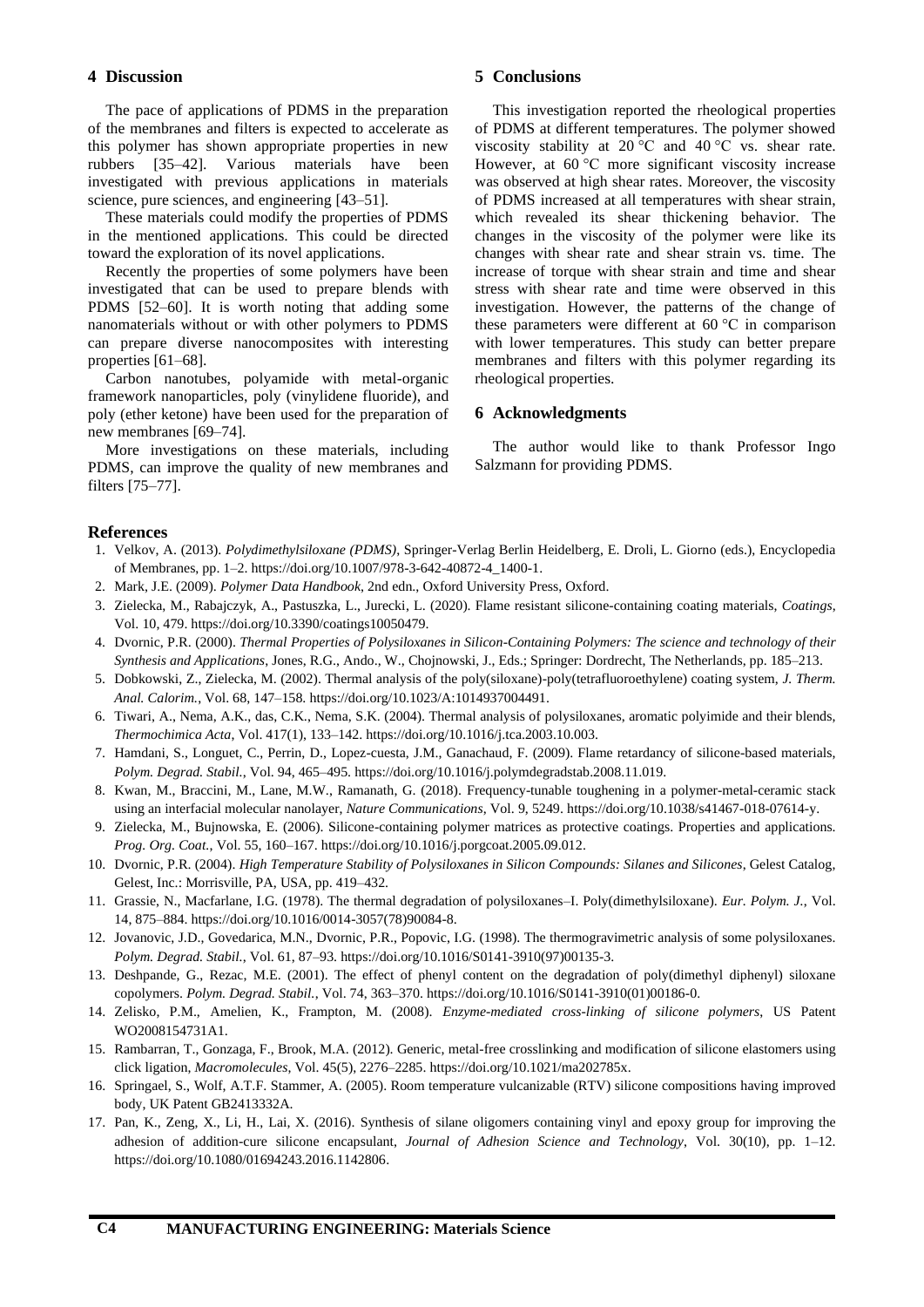- 18. Liu, J., Yao, Y., Chen, S., Li, X., Zhang, Z. (2021). A new nanoparticle-reinforced silicone rubber composite integrating high strength and strong adhesion, *[Composites Part A: Applied Science and Manufacturing](https://www.sciencedirect.com/science/journal/1359835X)*, Vol. 151, 106645. https://doi.org/10.1016/j.compositesa.2021.106645.
- 19. Gordy, T.A., Ung, N.S., Fritz, U., Fritz, O., Wojcik, R. (2008). Compositions and devices comprising silicone and specific polyphosphazenes, US Patent 0095816 A1.
- 20. Muramoto, N., Matsuno, T., Wada, H., Kuroda, k., Shimojima, A. (2021). Preparation of an ordered nanoporous silicone-based material using silica colloidal crystals as a hard template, *Chem. Lett.*, Vol. 50, pp. 1038–1040. [https://doi.org/10.1246/cl.210046.](https://doi.org/10.1246/cl.210046)
- 21. Nahmias, Y., Bhatia, S.N. (2009). *Microdevices in biology and medicine*, Artech House, Norwood.
- 22. Ratner B.D., Hoffman A.S., Schoen F.J., Lemons J.E. (1996). *Biomaterials science: an introduction to materials in medicine*, Elsevier Science, Amsterdam.
- 23. Kim, T., Kim. H. (2020). Effect of acid-treated carbon nanotube and amine-terminated polydimethylsiloxane on the rheological properties of polydimethylsiloxane/carbon nanotube composite system, *The Korea-Australia Rheology Journal*, Vol. 22(3), 205–210.
- 24. Deshpande, T.D., Singh, Y.R.G., Patil, S., Joshi, Y.M., Sharma, A. (2019). Adhesion strength and viscoelastic properties of polydimethylsiloxane (PDMS) based elastomeric nanocomposites with embedded electrospun nanofibers, *Soft Matther*, Vol. 15, 5739–5747[. https://doi.org/10.1039/C9SM00533A.](https://doi.org/10.1039/C9SM00533A)
- 25. Seshadri, I., Borca-Tasciuc, T., Keblinski, P., Ramanath, G. (2013). Interfacial thermal conductance-rheology nexus in metalcontacted nanocomposites, *[Applied Physics Letters](https://www.researchgate.net/journal/Applied-Physics-Letters-0003-6951)*, Vol. 103(17), 173113. https://doi.org[/10.1063/1.4824702.](http://dx.doi.org/10.1063/1.4824702)
- 26. Javanbakht, T., David, E. (2020). Rheological and physical properties of a nanocomposite of graphene oxide nanoribbons with polyvinyl alcohol. *Journal of Thermoplastic Composite Matererials*, 0892705720912767. https://doi.org/10.1177/0892705720912767.
- 27. Javanbakht, T., Laurent, S., Stanicki, D., David, E. (2019). Related physicochemical, rheological, and dielectric properties of nanocomposites of superparamagnetic iron oxide nanoparticles with polyethyleneglycol. *Journal of Applied Polymer Science*, Vol. 137(3), pp. 48280–48289[. https://doi.org/10.1002/app.48280.](https://doi.org/10.1002/app.48280)
- 28. Javanbakht, T. (2021). Comparative study of rheological properties of polyvinyl alcohol and polyethylene glycol, *Journal of Engineering Sciences*, Vol. 8(2), pp. F11–F19. https://doi.org/10.21272/jes.2021.8(2).f3.
- 29. Kumara, P., Prakash, S.C., Lokesh, P., Manral, K. (2015). Viscoelastic properties and rheological characterization of carbomers, *International Journal of Latest Research in Engineering and Technolog*, Vol. 1(6), 17–30.
- 30. Javanbakht, T., Laurent, S., Stanicki, D., Salzmann, I. (2021). Rheological properties of superparamagnetic iron oxide nanoparticles, *Journal of Engineering Sciences*, Vol. 8(1), pp. C29–C37. [https://doi.org/10.21272/jes.2021.8\(1\).c4.](https://doi.org/10.21272/jes.2021.8(1).c4)
- 31. Javanbakht, T., Laurent, S., Stanicki, D., Frenette, M. (2020). Correlation between physicochemical properties of superparamagnetic iron oxide nanoparticles and their reactivity with hydrogen peroxide. *Canadian Journal of Chemistry*, Vol. 98(10), pp. 60[1–6](http://www.sciencedirect.com/science/article/pii/S156611991400250X)08. https://doi.org/10.1139/cjc-2020-0087.
- 32. Javanbakht, T., Bérard, A., Tavares, J. R. (2016). Polyethylene glycol and poly (vinyl alcohol) hydrogels treated with photoinitiated chemical vapor deposition. *Canadian Journal of Chemistry*, Vol. 94(9), pp. 744–750. https://doi.org/10.1139/cjc-2016- 0229.
- 33. Varga, N., Turcsányi, A., Hornok, V., Csapó, E. (2019). Vitamin E-loaded PLA- and PLGA-based core-shell nanoparticles: Synthesis, structure optimization and controlled drug release, *pharmaceutics*, Vol. 11(7), 357. https://doi.org/10.3390/pharmaceutics11070357.
- 34. Tafulo, P.A.R., Queirós, R.E., González-Aguilar, G. (2009). On the "concentration-driven" methylene blue dimerization, *Spectrochimica Acta Part A*, Vol. 73, pp. 295–300. doi:10.1016/j.saa.2009.02.033.
- 35. [Khoroshavina,](https://www.researchgate.net/profile/Yulia-Khoroshavina) Y.V. (2016). Properties of polyphenylsilsesquioxane-polydimethylsiloxane block copolymer and its filled vulcanizates, *Materials Chemistry and Physics*, Vol. 2(1), pp. 28–32.
- 36. [Sales,](https://www.researchgate.net/profile/Flaminio-Pereira-Sales) F.C.P., [Souza,](https://www.researchgate.net/profile/Andrews-Souza) A., [Ariati,](https://www.researchgate.net/profile/Ronaldo-Ariati-2) R., [Noronha,](https://www.researchgate.net/scientific-contributions/Veronica-Teixeira-Noronha-2196671392) V. (2021). Composite material of PDMS with interchangeable transmittance: Study of optical, mechanical properties and wettability, *[Journal of Composites Science](https://www.researchgate.net/journal/Journal-of-Composites-Science-2504-477X)*, Vol. 5(4), 110. [https://doi.org/10.3390/jcs5040110.](https://doi.org/10.3390/jcs5040110)
- 37. [Heris,](https://www.frontiersin.org/Community/WhosWhoActivity.aspx?sname=&UID=0) H., [Khavari,](https://www.frontiersin.org/Community/WhosWhoActivity.aspx?sname=&UID=0) A., [Ehrlicher,](https://www.frontiersin.org/Community/WhosWhoActivity.aspx?sname=&UID=0) A.J. (2016). Tunable viscoelastic polydimethylsiloxane substrates for cell mechanics and mechanobiology applications, *10th World Biomaterials Congress*, Montreal, Canada. doi: 10.3389/conf.FBIOE.2016.01.02958.
- 38. [Han,](https://onlinelibrary.wiley.com/action/doSearch?ContribAuthorRaw=Han%2C+Xiaona) X., [Du,](https://onlinelibrary.wiley.com/action/doSearch?ContribAuthorRaw=Du%2C+Weining) W., [Li,](https://onlinelibrary.wiley.com/action/doSearch?ContribAuthorRaw=Li%2C+Yupeng) Y., [Li,](https://onlinelibrary.wiley.com/action/doSearch?ContribAuthorRaw=Li%2C+Zhengjun) Z., [Li,](https://onlinelibrary.wiley.com/action/doSearch?ContribAuthorRaw=Li%2C+Lixin) L. (2015). Modulating stability and mechanical properties of silica–gelatin hybrid by incorporating epoxy-terminated polydimethylsiloxane oligomer, *Journal of Applied Polymer Science*, Vol. 133(8). [https://doi.org/10.1002/app.43059.](https://doi.org/10.1002/app.43059)
- 39. Warunek, S.P., Sorenson, S.E., Cunat, J.J., Green, L.J. (1989). Physical and mechanical properties of elastomers in orthodontic positioners, *Americal Journal of Orthodontics and Dentofacial Orthopedics*, Vol. 95, 5, pp. 388–400. https://doi.org/10.1016/0889-5406(89)90300-4.
- 40. Rodriguez, N., Ruelas, S., Forien, J.-B., Dudukovic, N., DeOtte, J., Rodriguez, J., Moran, B., Lewicki, J.P., Duoss, E.B., Oakdale, J.S. (2021). 3D printing of high viscosity reinforced silicone elastomers, *Polymers*, Vol. 13(14), 2239. https://doi.org/10.3390/polym13142239.
- 41. (2016). Absorbance analysis of *Escherichia coli* (*E. coli*) bacteria suspension in polydimethylsiloxane (PDMS)-glass based microfluidic, Advanced Materials Research, Ed. K. Noorsal, Vol. 1133, pp. 65–69. [https://doi.org/10.4028/www.scientific.net/AMR.1133.65.](https://doi.org/10.4028/www.scientific.net/AMR.1133.65)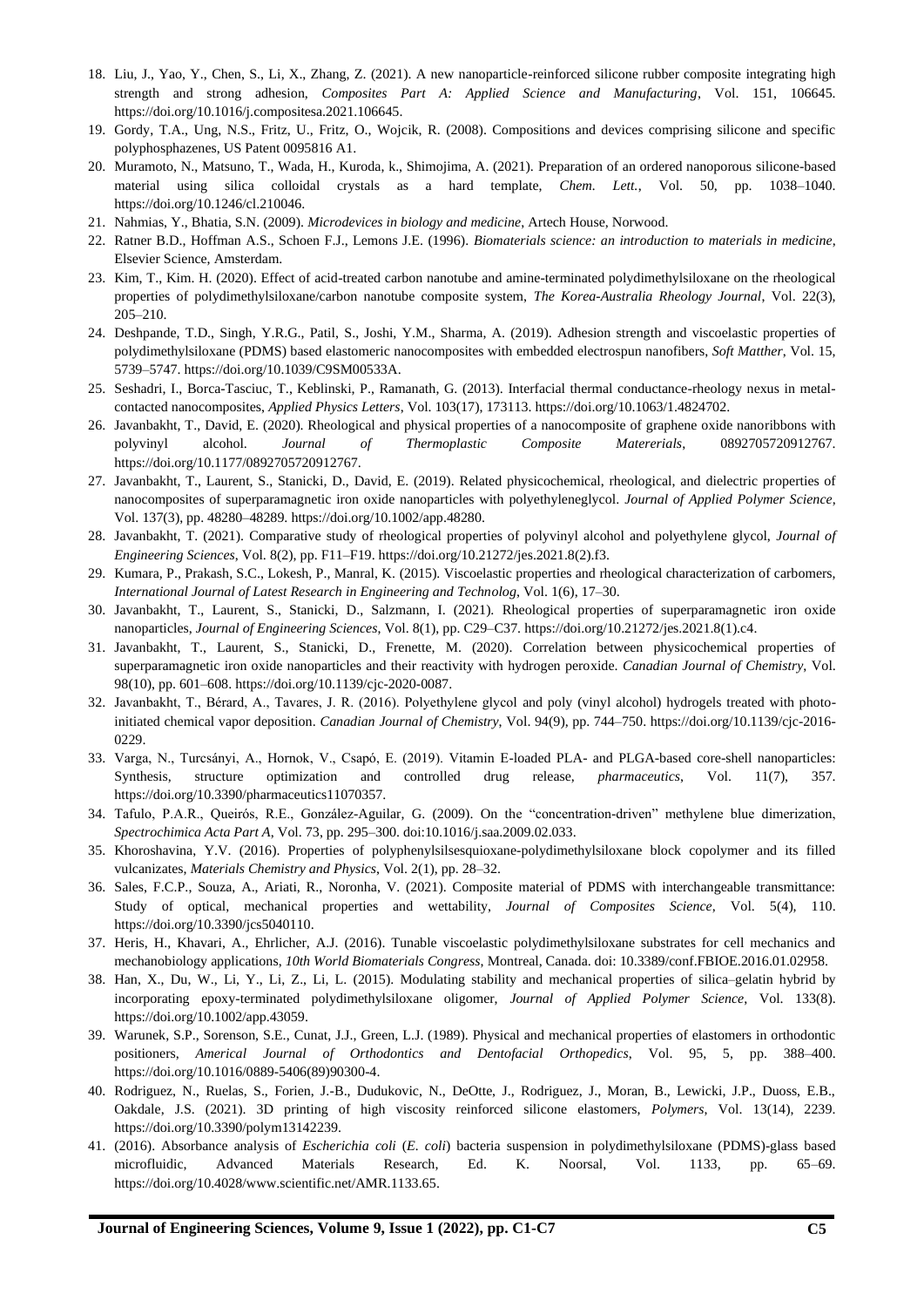- 42. Andrady, A.L., Llorente, M.A., Mark, J.E. (1992). Effects of dangling chains on some dynamic mechanical properties of model poly(dimethylsiloxane) networks, *Polymer Bulletin*, Vol. 28(1), pp. 103–108. https://doi.org[/10.1007/BF01045645.](http://dx.doi.org/10.1007/BF01045645)
- 43. Pourian Azar, N.T., Mutlu, P., Khodadust, R., Gunduz, U. (2013). Poly(amidoamine) (PAMAM) Nanoparticles: Synthesis and Biomedical Applications, *J. Biol. & Chem.*, Vol. 41 (3), pp. 289–299.
- 44. Javanbakht, T., Hadian, H., Wilkinson, K. J. (2020). Comparative study of physicochemical properties and antibiofilm activity of graphene oxide nanoribbons. *Journal of Engineering Sciences*, Vol. 7(1), pp. C1–C8. [https://doi.org/10.21272/jes.2020.7\(1\).c1.](https://doi.org/10.21272/jes.2020.7(1).c1)
- 45. Javanbakht, T., Ghane-Motlah, B., Sawan, M. (2020). Comparative study of antibiofilm activity and physicochemical properties of microelectrode arrays. *Microelectronic Engineering*, Vol. 229, 111305. [https://doi.org/10.1016/j.mee.2020.111305.](https://doi.org/10.1016/j.mee.2020.111305)
- 46. Ghane-Motlagh, B., Javanbakht, T., Shoghi, F., Wilkinson, K. J., Martel, R., Sawan, M. (2016). Physicochemical properties of peptide-coated microelectrode arrays and their in vitro effects on neuroblast cells. *Materials Science and Engineering C*, Vol. 68, pp. 642–650[. https://doi.org/10.1016/j.msec.2016.06.045.](https://doi.org/10.1016/j.msec.2016.06.045)
- 47. Elmowafy, E.M., Tiboni, M., Soliman, M.E. (2019). Biocompatibility, biodegradation and biomedical applications of poly(lactic acid)/poly(lactic-co-glycolic acid) micro and nanoparticles, *Journal of Pharmaceutical Investigation*, Vol. 49, pp. 347–380. [https://doi.org/10.1007/s40005-019-00439-x.](https://doi.org/10.1007/s40005-019-00439-x)
- 48. Kharwade, R., More, S., Warokar, A., Agrawal, P., Mahajan, N. (2020). Starburst pamam dendrimers: Synthetic approaches, surface modifications, and biomedical applications, *[Arabian Journal of Chemistry](https://www.sciencedirect.com/science/journal/18785352)*, Vol. 13(7), 6009–6039. https://doi.org/10.1016/j.arabjc.2020.05.002.
- 49. Djavanbakht, T., Carrier, V., André, J. -M., Barchewitz, R., Troussel, P. (2000). Effets d'un chauffage thermique sur les performances de miroirs multicouches Mo/Si, Mo/C et Ni/C pour le rayonnement X mou. *Journal de Physique IV France*, Vol. 10, pp. 281–287[. https://doi.org/10.1051/jp4:20001031.](https://doi.org/10.1051/jp4:20001031)
- 50. Javanbakht, T., Sokolowski, W. (2015). Thiol-ene/acrylate systems for biomedical shape-memory polymers in *Shape Memory Polymers for Biomedical Applications* (Ed. L'H Yahia), pp. 157–166, Sawston, Cambridge, Woodhead Publishing. [https://doi.org/10.1016/B978-0-85709-698-2.00008-8.](https://doi.org/10.1016/B978-0-85709-698-2.00008-8)
- 51. Djavanbakht, T., Jolès, B., Laigle, A. (2000). Intracellular stability of antisense oligonucleotides protected by the d(GCGAAGC). *Biomedical Society Transactions*, Vol. 28, p. A201. [https://doi.org/10.1042/bst028a201c.](https://doi.org/10.1042/bst028a201c)
- 52. Van Oosten, A.S.G., Vahabi, M., Licup, A.J., Sharma, A., Galie, P.A., MacKintosh, F.C., Janmey, P.A. (2016). Uncoupling shear and uniaxial elastic moduli of semiflexible biopolymer networks: compression-softening and stretch-stiffening, Sci Rep., Vol. 6, 19270[. https://doi.org/10.1038/srep19270.](https://doi.org/10.1038/srep19270)
- 53. Wilkes, G.L. (1981). An overview of the basic rheological behavior of polymer fluids with an emphasis on polymer melts, *Journal of Chemical Education*, Vol. 58(11), pp. 880–892[. https://doi.org/10.1021/ed058p880.](https://doi.org/10.1021/ed058p880)
- 54. Liu, F., Wang, B., Xing, Y., Zhang, K., Jiang, W. (2020). Effect of polyvinyl alcohol on the rheological properties of cement mortar, *Molecules*, Vol. 25, 754. [http://doir.org/10.3390/molecules25030754.](http://doir.org/10.3390/molecules25030754)
- 55. Kim, J.H., Robertson, R.E., Naaman, A.E. (1999). Structure and properties of poly(vinyl alcohol)- modified mortar and concrete. *Cement and Concrete Research*, Vol. 29(3), pp. 407–415. [https://doi.org/10.1016/S0008-8846\(98\)00246-4.](https://doi.org/10.1016/S0008-8846(98)00246-4)
- 56. Kim, J.H., Robertson, R.E. (1997). Prevention of air void formation in polymer-modified cement mortar by pre-wetting, *Cement and Concrete Research*, Vol. 27, pp. 171–176[. https://doi.org/10.1016/S0008-8846\(97\)00001-X.](https://doi.org/10.1016/S0008-8846(97)00001-X)
- 57. Allahverdi, A., Kianpur, K., Moghbeli, M.R. (2010). Effect of polyvinyl alcohol on flexural strength and some important physical properties of Portland cement paste. *Iran. J. Mater. Sci. Eng.*, 7, pp. 1–6.
- 58. Remiš, T. (2017). Rheological properties of poly(vinyl alcohol) (PVA) derived composite membranes for fuel cells, *J. Phys.: Conf. Ser.*, Vol. 790, 012027. [https://doi.org/10.1088/1742-6596/790/1/012027.](https://doi.org/10.1088/1742-6596/790/1/012027)
- 59. Krasinskyi, V., Suberlyak, O., Antonuk, V., Jachowicz, T. (2017). Rheological properties of compositions based on modified polyvinyl alcohol, *Adv. Sci. Technol. Res. J.*, Vol. 11(3), pp. 304–309[. https://doi.org/10.12913/22998624/76584.](https://doi.org/10.12913/22998624/76584)
- 60. Bai, H., Sun, Y., Xu, J., Dong, W., Liu, X. (2015). Rheological and structural characterization of HA/PVA-SbQ composites film-forming solutions and resulting films as affected by UV irradiation time, *Carbohydr. Polym*., Vol. 115, pp. 422–31. [http://doi.org/10.1016/j.carbpol.2014.08.103.](http://doi.org/10.1016/j.carbpol.2014.08.103)
- 61. Smith, A.T., LaChance, A.M., Zeng, S., Liu, B., Sun, L. (2019). Synthesis, properties, and applications of graphene oxide/reduced graphene oxide and their nanocomposites, *Nano Materials Science*, Vol. 1(1), pp. 31–47. [https://doi.org/10.1016/j.nanoms.2019.02.004.](https://doi.org/10.1016/j.nanoms.2019.02.004)
- 62. Meree, C.E., Schueneman, G.T., Meredith, J.C., Shofner, M.L. (2016). Rheological behavior of highly loaded cellulose nanocrystal/poly(vinyl alcohol) composite suspensions, *Cellulose*, Vol. 23(5), pp. 3001–3012. [https://doi.org/10.1007/s10570-](https://doi.org/10.1007/s10570-016-1003-1) [016-1003-1.](https://doi.org/10.1007/s10570-016-1003-1)
- 63. Salahshoori, I., Nasirian, D., Rashidi, N., Hossain, K., Hatami, A., Hassanzadeganroodsari, M. (2021). The effect of silica nanoparticles on polysulfone–polyethylene glycol (PSF/PEG) composite membrane on gas separation and rheological properties of nanocomposites, *[Polymer Bulletin](https://link.springer.com/journal/289)*, Vol. 78, pp. 3227–3258[. https://doi.org/10.1007/s00289-020-03255-8.](https://doi.org/10.1007/s00289-020-03255-8)
- 64. Heo, J., Tanum J., Park, S., Choi, D., Jeong, H., Han, U., Hong, J. (2020). Controlling physicochemical properties of graphene oxide for efficient cellular delivery, *Journal of Industrial and Engineering Chemistry*, Vol. 88, pp. 312–318. [https://doi.org/10.1016/j.jiec.2020.04.030.](https://doi.org/10.1016/j.jiec.2020.04.030)
- 65. Faccini, M., Borja, G., Boerrigter, M., Martín, D.M. Crespiera, S.M., Vázquez-Campos, S., Aubouy, L., Amantia, D. (2015). Fabrication and applications of electrospun nanofibers, *Journal of Nanomaterials*, Vol, 2015. 247471. [https://doi.org/10.1155/2015/247471.](https://doi.org/10.1155/2015/247471)